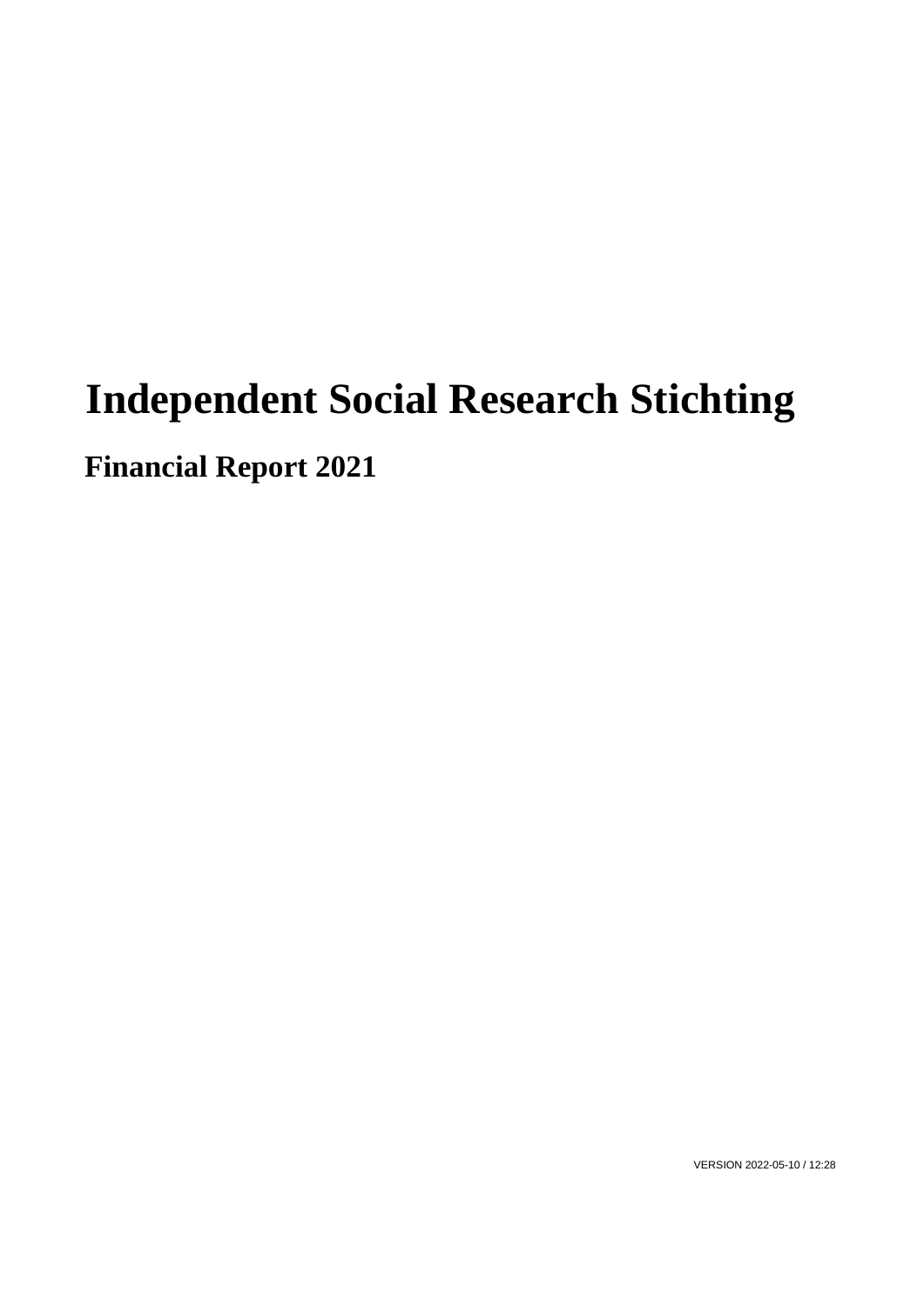# **Content**

| <b>Management report</b>                                          | 3       |
|-------------------------------------------------------------------|---------|
| <b>Annual accounts</b>                                            |         |
| Balance sheet as at December 31, 2021                             | 4       |
| Profit and loss account for 2021                                  | 5       |
| Disclosure notes to the balance sheet and profit and loss account | $6 - 7$ |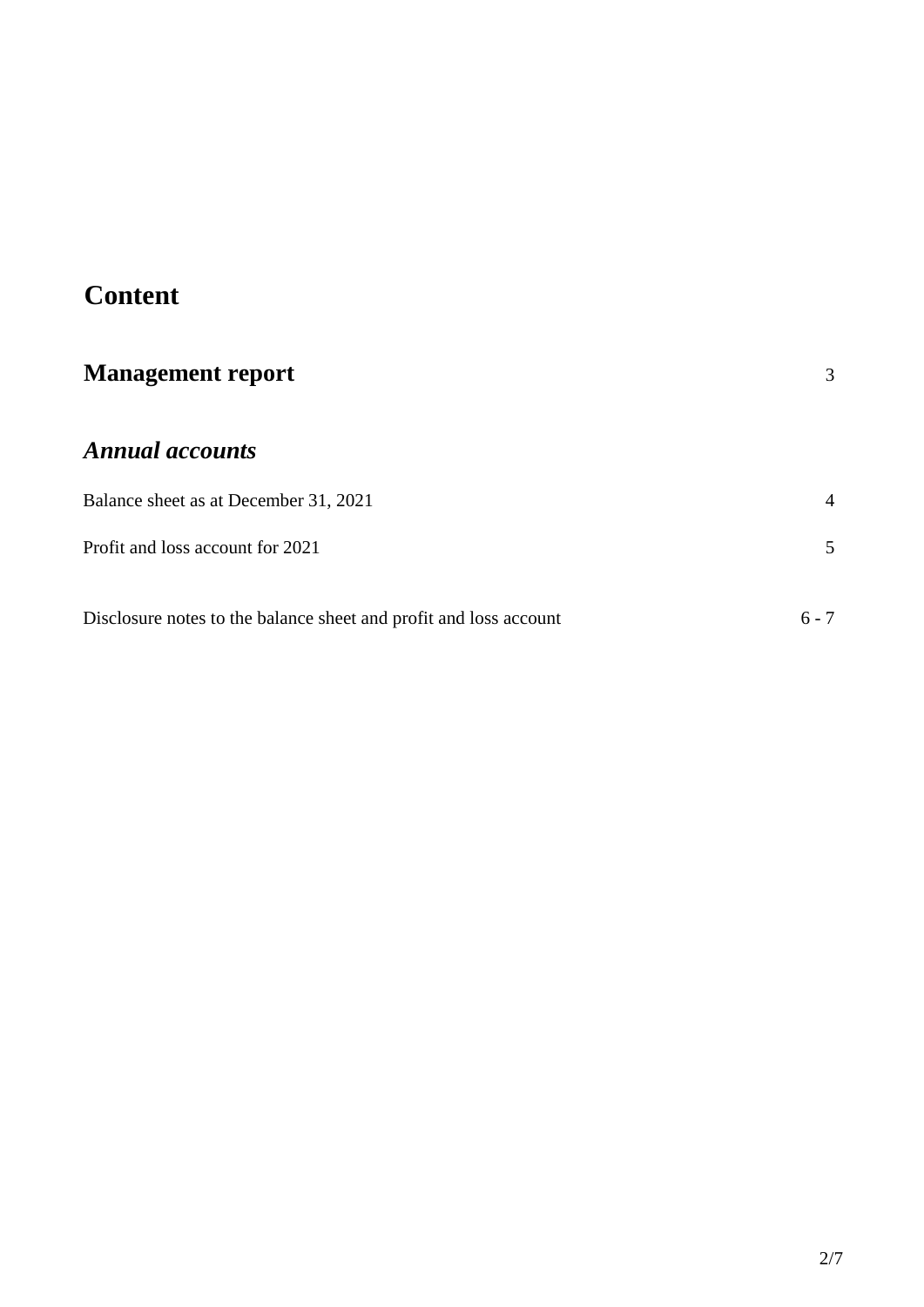# **Independent Social Research Stichting** Management report Amounts in GBP

The Foundation board herewith presents the annual accounts of Independent Social Research Stichting (hereinafter: ''the Foundation'') for the year 2021.

#### **General**

The Foundation is a Public Benefit Organisation under the laws of the Netherlands.

## **Overview of activities**

Despite the restrictions imposed by the ongoing Covid pandemic the following programs were launched:

#### Grant Competitions

Independent Scholar Fellowship (Edition 8) - 6 awards attributed Early Career Fellowship (Edition 6) – 6 awards attributed Flexible Grants for Small Groups (Edition  $8$ ) – 24 awards attributed First (pilot) Collaborative Fellowships – launched in November 2021 First (Pilot) First Book Grant – launched in November 2021

Essay Competition 2022 Essay Prize in Economics – launched in 2021

Events

ISRF Congress – held on November 19, 2021 The annual workshop had to be postponed to September 2022 Seminar Series: ISRF Political Economy in the 2020s Several virtual book launches and one face-to-face book launch

#### **Results**

The net surplus for the period 2021 amounts to GBP 100'807.

#### **Liquidity and capital resources**

Liquidity has increased with the net surplus for the year and is considered sufficient in view of the nature of the Foundation's business.

#### **Staff numbers and employment costs**

The Foundation has three employees at its London office.

#### **Future outlook**

The Foundation Board has accepted a budget increase of approx 20% for 2022. These additional funds will be spent on in person events such as Congresses, Conferences and book launches as well as additional awards in the Foundation's traditional programs and grant competitions.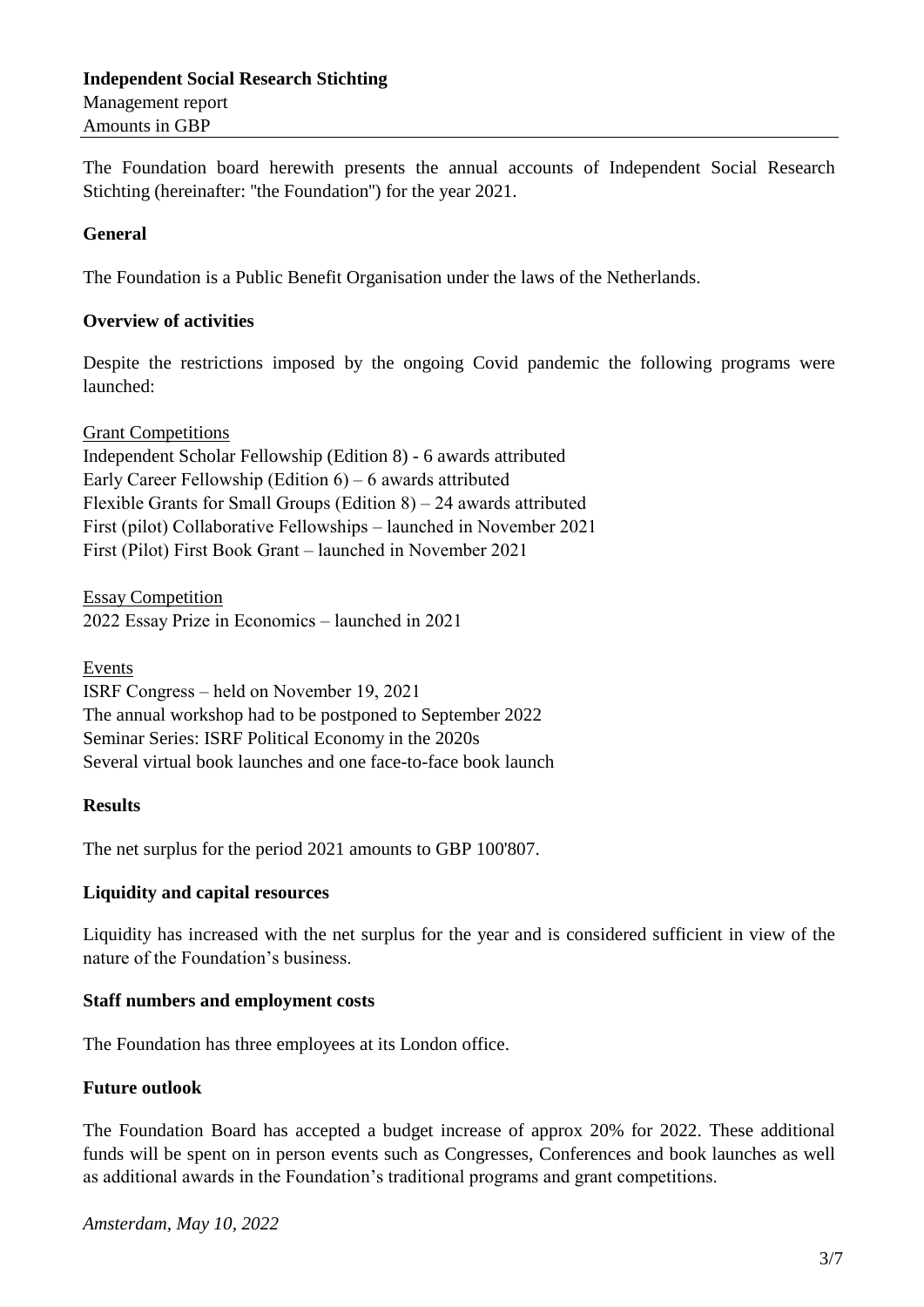Balance Sheet as at December 31, 2021 Amounts in GBP

|                                                                                                             | 31 December 2021 31 December 2020 |                |
|-------------------------------------------------------------------------------------------------------------|-----------------------------------|----------------|
| <b>Total resources</b>                                                                                      |                                   |                |
| Restricted endowment fund                                                                                   | 47'488'600                        | 47'488'600     |
| Free available reserves                                                                                     | 331'051                           | 230'244        |
|                                                                                                             | 47'819'651                        | 47'718'844     |
| <b>Represented by</b>                                                                                       |                                   |                |
| <b>Financial investments</b>                                                                                | 47'488'600                        | 47'488'600     |
| <b>Current</b> assets<br>- Banks and cash<br>- Prepaid expenses/(accrued expenses)<br>- Account receivables | 331'051                           | 229'315<br>928 |
| Creditors<br>- Amount falling due with one year                                                             |                                   |                |
|                                                                                                             | 47'819'651                        | 47'718'844     |

*Differences between totals and the sum of their components are due to rounding.*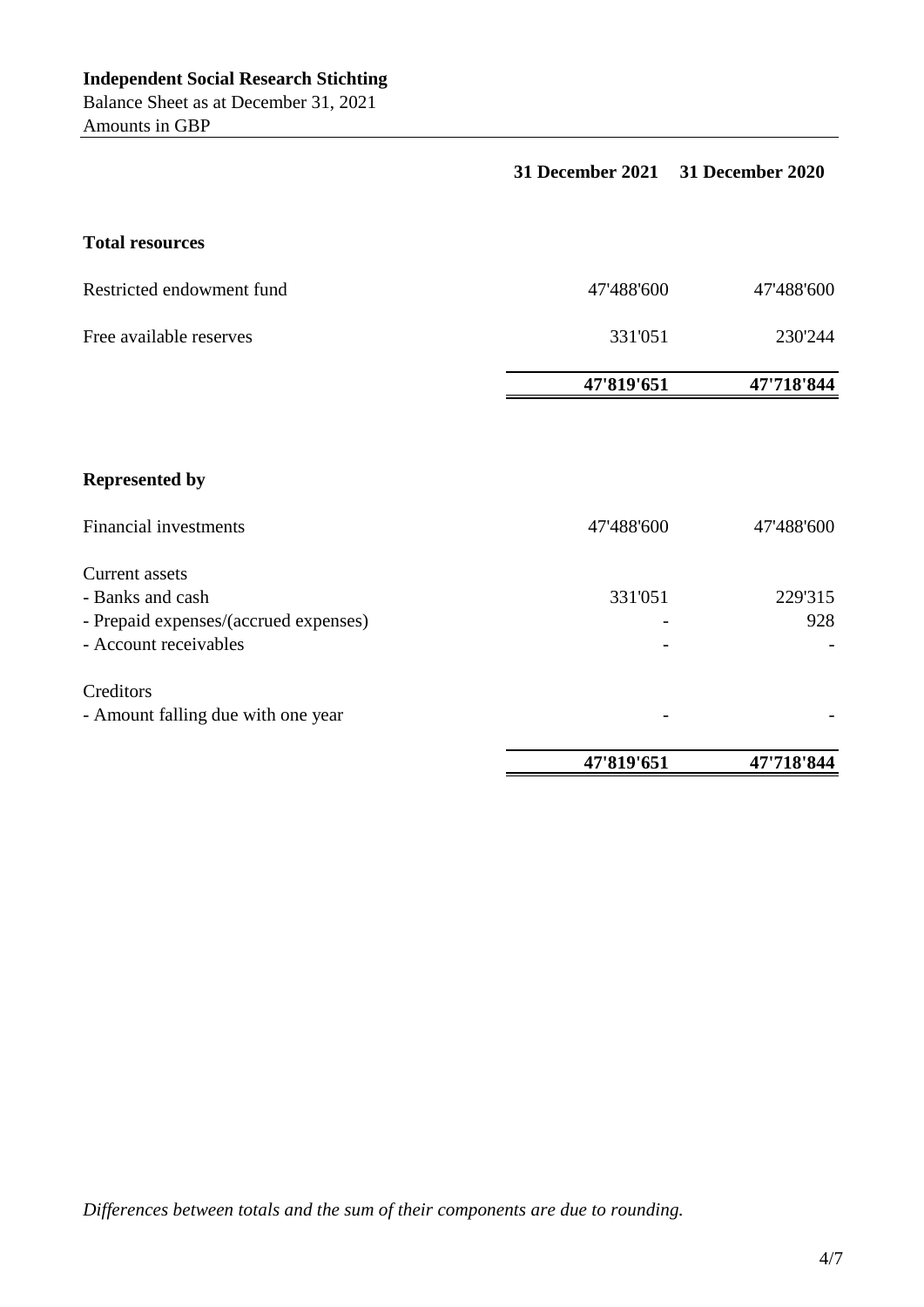# **Independent Social Research Stichting**

Income and expenditure account for the year ended December 31, 2021 Amounts in GBP

|                                          | 31 December 2021 31 December 2020 |           |
|------------------------------------------|-----------------------------------|-----------|
| Dividend income                          | 1'250'000                         | 753'441   |
| <b>Income from financial investments</b> | 1'250'000                         | 753'441   |
|                                          |                                   |           |
| Donations received                       |                                   |           |
| <b>Total incoming resources</b>          | 1'250'000                         | 753'441   |
|                                          |                                   |           |
| Academic donations paid                  | 671'520                           | 529'883   |
| Academic expenditures                    | 51'203                            | 38'629    |
| Operating and administrative expenses    | 421'686                           | 318'950   |
| Loss/(gain) on foreign exchange, net     | 4'784                             | (4'739)   |
| <b>Total resources expended</b>          | 1'149'193                         | 882'723   |
|                                          |                                   |           |
| Net sunlus for the neriod                | 100'907                           | (120'283) |

| Net suplus for the period | 100'807 | (129'283) |
|---------------------------|---------|-----------|
| Balance at beginning      | 230'244 | 359'526   |
| Net surplus at end        | 331'051 | 230'244   |

*Differences between totals and the sum of their components are due to rounding.*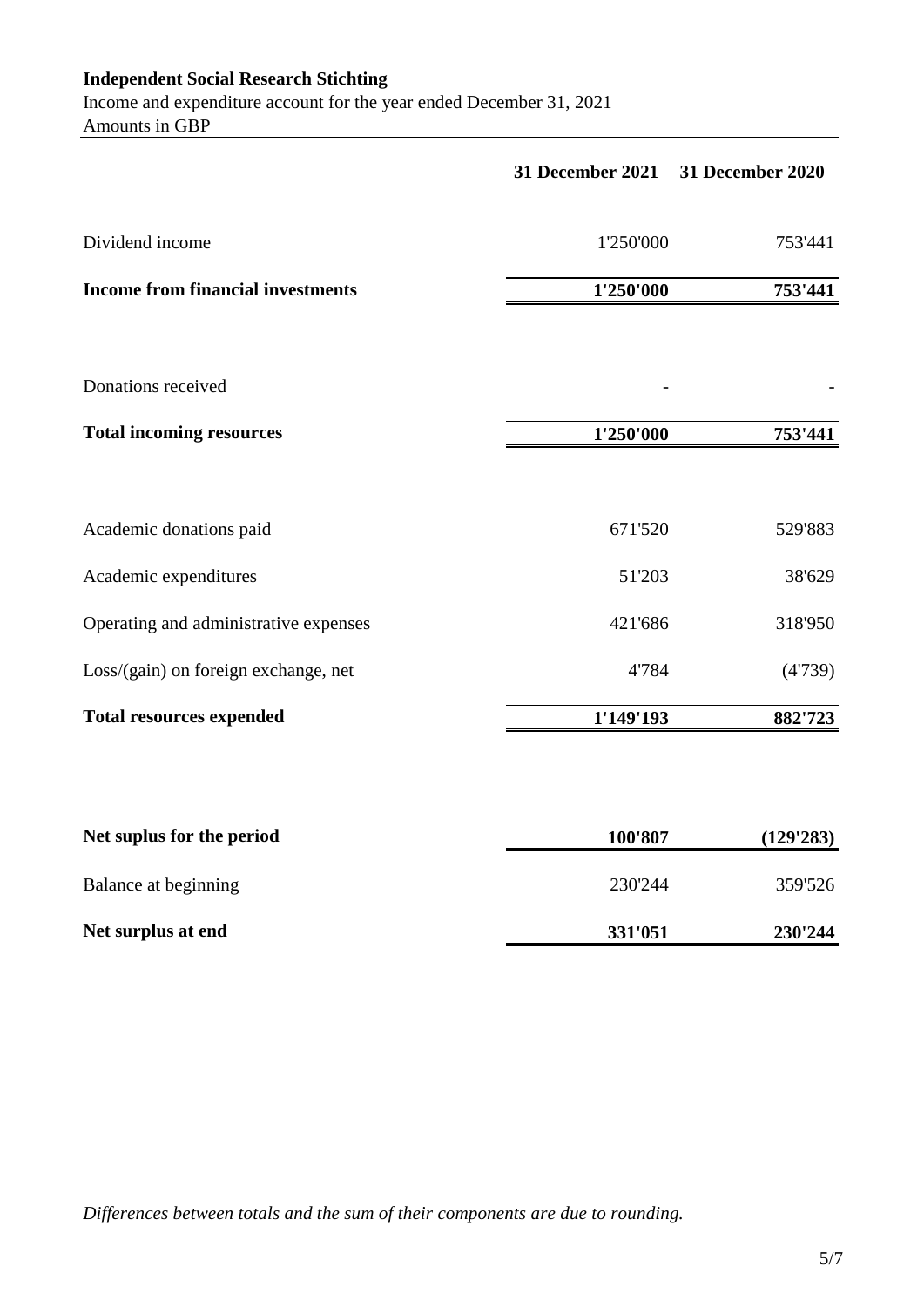# *1. General notes*

# *1.1 Registered office, legal form and registration number at the chamber of commerce*

The legal and actual address of Independent Social Research Stichting ("the Foundation") is WTC Schiphol Airport, Schiphol Boulevard 359, 1118 BJ Schiphol, Netherlands and is registered at the chamber of commerce under number 66.399.300 (= CCI Number) RSIN no 856534912.

# *1.2 Activities*

The principal activity of the Foundation is to provide research grants, enter into partnerships with academic institutions and support research activities that promote development in the field of Social Sciences.

# *1.3 Functional currency*

Items included in the financial statements of the Foundation are valued with due regard for the currency in the economic environment in which the Foundation carries out most of its activities (the functional currency). The financial statements are denominated in GBP; this is both the functional currency and presentation currency of the Foundation.

# *2. General accounting principles*

# *2.1 General*

The financial statements are drawn up in accordance with the provisions of Title 9, Book 2, of the Dutch Civil Code and the Dutch Accounting Standards applicable to small legal entities, as published by the Dutch Accounting Standards Board ('Raad voor de Jaarverslaggeving').

# *2.2 Assets and liabilities*

Assets and liabilities are generally valued at historical cost, production cost or at fair value at the time of acquisition. If no specific valuation principle has been stated, valuation is at historical cost. In the balance sheet and profit and loss account, references are made to the Notes.

# *2.3 Foreign currency*

Transactions in foreign currencies are stated in the financial statements at the monthly exchange rate of the functional currency on the transaction date. Monetary assets and liabilities in foreign currencies are converted to the closing rate of the functional currency on the balance sheet date. The translation differences resulting from settlement and conversion are credited or charged to the profit and loss account.